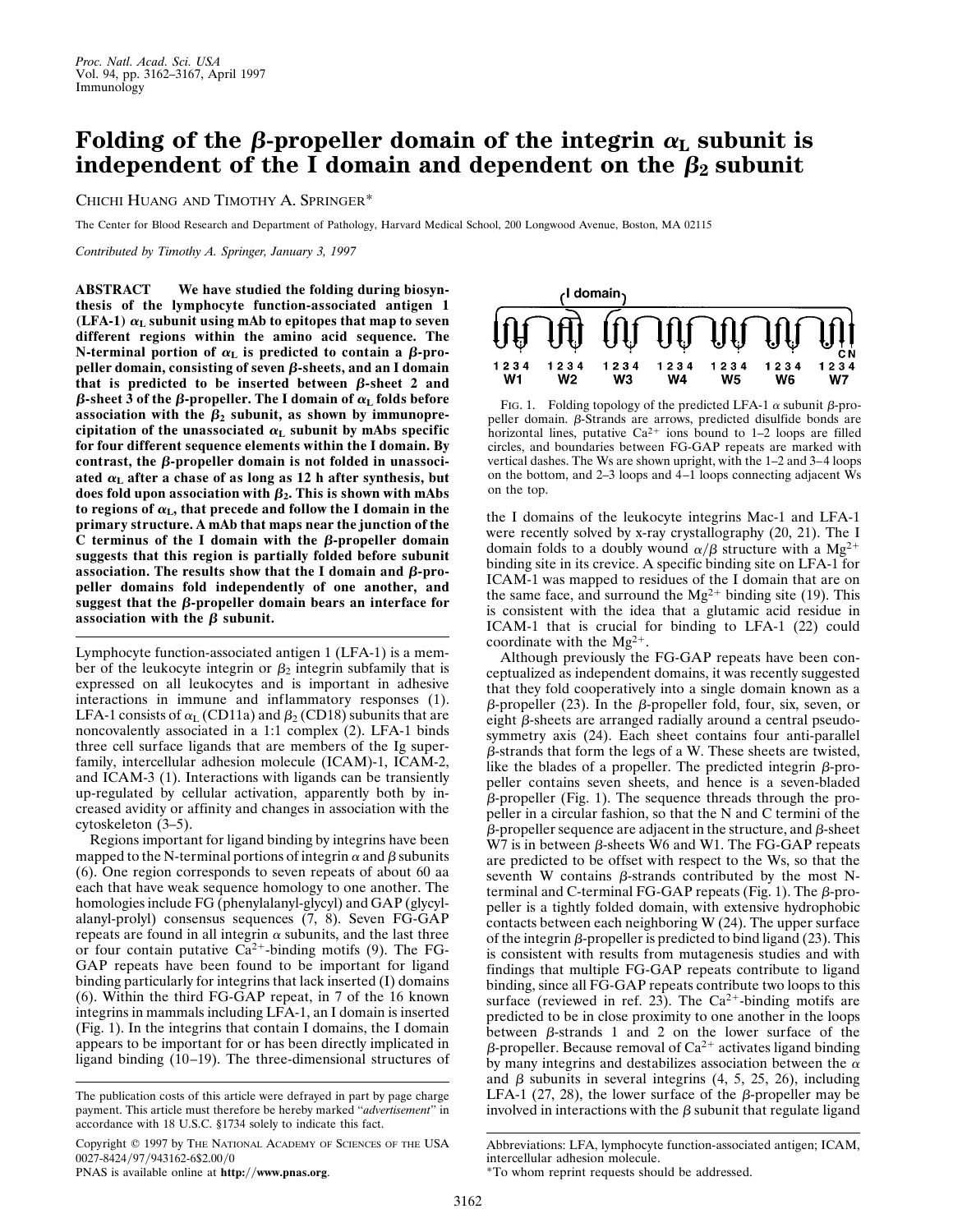binding. The I domain is predicted to be inserted in the connecting loop between  $\beta$ -strand 4 of W2 and  $\beta$ -strand 1 of W3, and to be tethered to the rim of the upper surface of the  $\beta$ -propeller (Fig. 1). Of all structurally characterized  $\beta$ -propeller domains, that of the G protein  $\beta$  subunit is predicted to be most similar to the integrin  $\beta$ -propeller domain. Indeed, these proteins may have evolved from a common ancestor (23). Interestingly, the I domain is structurally homologous to the G protein  $\alpha$  subunit (20, 21, 29, 30), and may interact with the  $\beta$ -propeller domain in a manner analogous to that between G protein  $\alpha$  and  $\beta$  subunits (23).

We have examined the folding of the  $\beta$ -propeller and I domains during biosynthesis and assembly of the  $\alpha_L/\beta_2$  integrin heterodimer to examine whether the I and  $\beta$ -propeller domains fold independently of one another and of the  $\beta_2$ subunit. This information can test the prediction that the  $\beta$ -propeller domain would fold as a unit and provide information on the nature of the association between different domains within leukocyte integrins. Previous studies on leukocyte integrin biosynthesis have shown that the  $\alpha$  subunit and  $\beta$  subunit precursors are initially unassociated and have high mannose N-linked carbohydrate, and that processing to complex carbohydrate with an accompanying increase in  $M_r$  does not occur until after  $\alpha$  and  $\beta$  subunit association (31–35). Thus, transport from the endoplasmic reticulum to the Golgi apparatus is dependent on formation of the  $\alpha\beta$  complex. In most cell types, the leukocyte integrin  $\beta$  subunit is produced in excess over the  $\alpha$  subunits and requires considerably longer to be chased from the precursor to mature form. In leukocyte adhesion deficiency, the  $\beta_2$  integrin subunit is mutated, and the  $\alpha$ <sub>L</sub> subunit precursor is present but does not undergo carbohydrate processing or transport to the surface (34, 35). Most previously characterized mAbs to the LFA-1  $\alpha$  subunit precipitate  $\alpha_L$  whether or not it is complexed with  $\beta$ ; however, at least one mAb, TS2/4, has been shown to only immunoprecipitate the  $\alpha_{\rm L}/\beta_2$  complex (32). Recently, we mapped mAbs to different regions within the  $\alpha$  subunit. Multiple subregions are defined within the  $\beta$ -propeller domain and within the LFA-1 I domain (19, 36). Here, we demonstrate by reactivity with mAbs that folding of the  $\beta$ -propeller domain is dependent on association with the  $\beta$  subunit, whereas folding of the I domain is independent of the  $\beta$ -propeller domain and the  $\beta$ subunit.

## **MATERIALS AND METHODS**

**mAbs and Cell Lines.** The mouse anti-human CD11a mAbs  $TS1/22$ ,  $TS2/4$ ,  $TS2/6$ , and  $TS2/14$  and the mouse anti-human CD18 mAb  $TS1/18$  were described (37). The mAbs S6F1 (38), BL5, F8.8, MAY.035 (39), 25–3-1 (40), G-25.2, and CBR LFA-1/1 (41) were obtained through the 5th International Leukocyte Workshop. Antibodies were previously mapped to specific regions of  $\alpha_L$  (19, 36). The mapping of certain mAbs has been further refined. The P144R substitution abolishes binding of CBR LFA-1/9 and F8.8, and diminishes binding of BL5. Furthermore, these mAbs react with the isolated I domain as shown in BIAcore (Pharmacia) experiments, confirming reactivity within the I domain. The mAb G-25.2 reacts with the h654m and not the m654h chimera, as correctly reported in ref. 36 but not in ref. 19. Immunoprecipitation of the h654m  $\alpha$ <sub>L</sub>/ $\beta$ <sub>2</sub> complex confirms assignment of G-25.2 to amino acid residues 443-654 (data not shown).

JY, an Epstein–Barr virus transformed B lymphoblastoid line, was grown in RPMI 1640 medium supplemented with 10% of fetal bovine serum, and 50  $\mu$ g/ml gentamycin. An Epstein–Barr virus transformed B lymphoblastoid cell line derived from a severely deficient LAD patient was grown in the same medium with 20% fetal bovine serum.

**Metabolic Labeling, Immunoprecipitation, and Electrophoresis.** Cultured cells were washed once with cysteine-free RPMI 1640 medium plus 15% dialyzed fetal bovine serum and resuspended to  $5 \times 10^6$  cells/ml in the same medium. After incubation for 45 min, 500  $\mu$ Ci/ml (1 Ci = 37 GBq) [<sup>35</sup>S]cysteine (ICN) was added. Cells were pulse labeled for 1 h at  $37^{\circ}$ C. Half of the cells were harvested, and the remaining cells were chased for 12–16 h with an equal volume of RPMI 1640 medium containing 500  $\mu$ g/ml cysteine. Labeled cells were washed twice with PBS and resuspended  $(10^7 \text{ cells/ml})$  in lysis buffer ( $1\%$  Triton X- $100/150$  mM NaCl/20 mM Tris $\cdot$ HCl, pH  $7.5/1$  mM iodoacetamide/1 mM phenylmethylsulfonyl fluoride/0.24 trypsin inhibitor units/ml of aprotinin/10  $\mu$ g/ml each of pepstatin A, antipain, and leupeptin) on ice for 30 min. Lysates were centrifuged at  $12,000 \times g$  for 20 min at 4<sup>o</sup>C to remove nuclei and other debris.

Preclearing was with 100  $\mu$ l of Pansorbin (Calbiochem) and  $100 \mu l$  of a 1:1 slurry of protein G-Sepharose beads (Pharmacia) per ml of lysate for 2 h at  $4^{\circ}$ C with gentle agitation. Lysates were again centrifuged at  $12,000 \times g$  for 10 min. Equal aliquots of the precleared supernatants (200–400  $\mu$ l, depending on the experiment) were incubated with antibodies (2  $\mu$ g of purified IgG or 2  $\mu$ l of ascites) for 1 h at  $4^{\circ}$ C in 1.5 ml microcentrifuge tubes. Nonspecific precipitates were removed by centrifugation for 10 min at  $12,000 \times g$ , and supernatants were mixed with 20  $\mu$ l of a 1:1 slurry of protein G-Sepharose beads at  $4^{\circ}$ C for 2 h with gentle agitation. Beads were washed three times with lysis buffer and once with lysis buffer without Triton X-100. Beads were mixed with 20  $\mu$ l of Laemmli SDS sample buffer containing 5% 2-mercaptoethanol and heated for 5 min at  $100^{\circ}$ C. Eluates were subjected to SDS/7.5% PAGE. Gels were fixed, soaked in EN3HANCE (New England Nuclear) and dried according to manufacturer's instructions, and exposed to Kodak X-Omat XAR-5 film for 1–7 days at  $-70^{\circ}$ C.

## **RESULTS**

mAbs that had previously been mapped to different subregions of the LFA-1  $\alpha$ <sub>L</sub> subunit (Fig. 2) were tested for immunoprecipitation of LFA-1 metabolically labeled with [35S]cysteine. Eleven of the mAbs were found to reliably immunoprecipitate LFA-1 from lysates of JY B lymphoblastoid cells that had been pulsed for 1 h with [35S]cysteine and chased for 16 h with unlabeled cysteine. The mAbs immunoprecipitated the mature  $\alpha_L$  subunit of  $M_r$  175,000 associated with the mature  $\beta_2$  subunit of *M*<sup>r</sup> 95,000 (Fig. 3, lanes 2–11 and 13). The same material was immunoprecipitated by a mAb to the  $\beta_2$  subunit that reacts only with  $\beta_2$  associated with  $\alpha$  (Fig. 3, lane 12). The association of the  $\alpha$ <sub>L</sub> and  $\beta_2$  subunits was demonstrated by their coprecipitation. Thus, all 11 anti- $\alpha$ <sub>L</sub> mAbs could immunoprecipitate  $\alpha_L$  when it was complexed with  $\beta_2$ . Furthermore, all of the mAbs studied here were found to react with a human  $\times$  mouse hybrid T cell line that expresses the human  $\alpha_L/m$ ouse  $\beta_2$ complex in the absence of human  $\alpha_L$ /human  $\beta_2$ , and not to react with a hybrid line that expresses the mouse  $\alpha_L$ /human  $\beta_2$ complex (42) (data not shown). This shows that the mAbs recognize species-specific differences in the human  $\alpha_L$  subunit alone.

The ability of the antibodies to precipitate the  $\alpha$ <sub>L</sub> precursor  $(\alpha'_L)$  was tested using lysates of JY cells pulsed for 1 h with [<sup>35</sup>S]cysteine. At this time point, little  $\alpha\beta$  association had occurred. Little or no  $\beta$  was coprecipitated by the anti- $\alpha_L$  mAb TS1/22 (Fig. 4, lane 12), whereas both  $\alpha$  and  $\beta$  were precipitated after the chase (Fig. 4, lane 14). Furthermore, little or no  $\alpha$  was precipitated by the anti- $\beta$  mAb TS1/18 that only precipitates the  $\alpha\beta$  complex (Fig. 4, lane 13) or by the mAb CBR LFA-1/2 that precipitates both free and complexed  $\beta$ (Fig. 4, lane 15). However, the  $\beta$ <sup>'2</sup> precursor was precipitated by CBR LFA-1/2 mAb, and the  $\alpha'$ <sub>L</sub> precursor was precipitated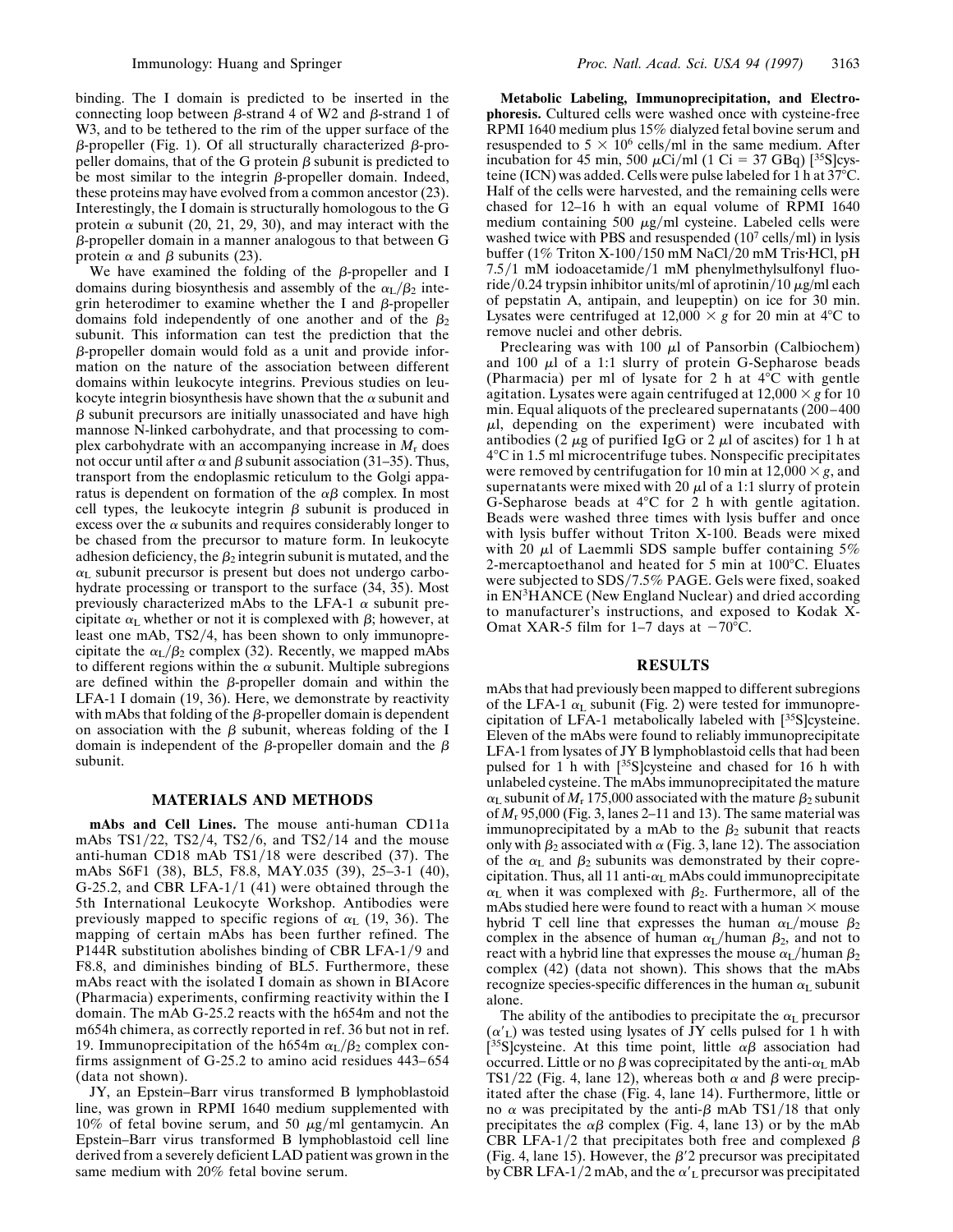

FIG. 2. Folding topology and mAb localization for the LFA-1  $\alpha$  subunit I domain (21) and predicted LFA-1  $\alpha$  subunit  $\beta$ -propeller domain (23).  $\beta$ -Strands are arrows, predicted disulfide bonds are horizontal lines, putative Ca<sup>2+</sup> ions bound to 1-2 loops are filled circles, and boundaries between FG-GAP repeats are marked with vertical dashes. The regions are shown to which mAbs used in this study map, as determined with human  $\times$ mouse  $\alpha$ <sub>L</sub> subunit chimeras (19, 36) (see *Materials and Methods*).

by TS1/22 mAb, showing that precursors were present, but not yet associated. Interestingly, all of the mAbs that map to the I domain (Fig. 2) precipitated the free  $\alpha'$ <sub>L</sub> subunit (Fig. 4, lanes 2–4, 7, 9, 10, and 12). By contrast, two mAbs that mapped to the  $\beta$ -propeller domain failed to precipitate the free  $\alpha'_{\rm L}$ subunit (Fig. 4, lanes 6 and 8). Although the S6F1 mAb precipitated less  $\alpha\beta$  complex than other mAbs (Fig. 3, lane 6), no precipitation of free  $\alpha'$ <sub>L</sub> in the experiment in Fig. 4 was seen even after longer exposure. The mAb G-25.2 that maps either in the  $\beta$ -propeller domain or C-terminal to it also failed to immunoprecipitate free  $\alpha'$ <sub>L</sub> (Fig. 4, lane 11). The mAb CBR LFA-1/1 consistently gave weak precipitation of free  $\alpha'_{\rm L}$  (Fig. 4, lane 5) and good precipitation of complexed  $\alpha$ <sub>L</sub> (Fig. 4, lane 5); it mapped to a region overlapping the I and  $\beta$ -propeller domains (Fig. 2).

Differential reactivity of the mAbs with free  $\alpha$ <sub>L</sub> could be because some regions of  $\alpha$ <sub>L</sub> were either slow to fold in the absence of association with  $\beta$  or were completely dependent on association with  $\beta$  for folding. To examine this, a  $\beta$  subunitdeficient B lymphoblastoid cell line from a severe leukocyte adhesion deficiency patient was labeled with [35S]cysteine and chased for 12 h. Lack of  $\alpha\beta$  complex formation was confirmed with the  $\beta$  subunit mAb TS1/18 (Fig. 5, lane 10). The same results were obtained as with JY cells pulsed for 1 h. mAbs



FIG. 3. Immunoprecipitation of mature LFA-1. JY lymphoblastoid cells were labeled for 1 h with [35S]cysteine and chased for 16 h with unlabeled cysteine. Lysates were immunoprecipitated with mouse anti-human LFA-1 antibodies or X63 myeloma IgG as control and subjected to reducing SDS/7.5% PAGE and fluorography. The positions of molecular weight standards, myosin (200 kDa),  $\beta$ -galactosidase (116 kDa), phosphorylase b (97 kDa), and serum albumin (66 kDa), are marked.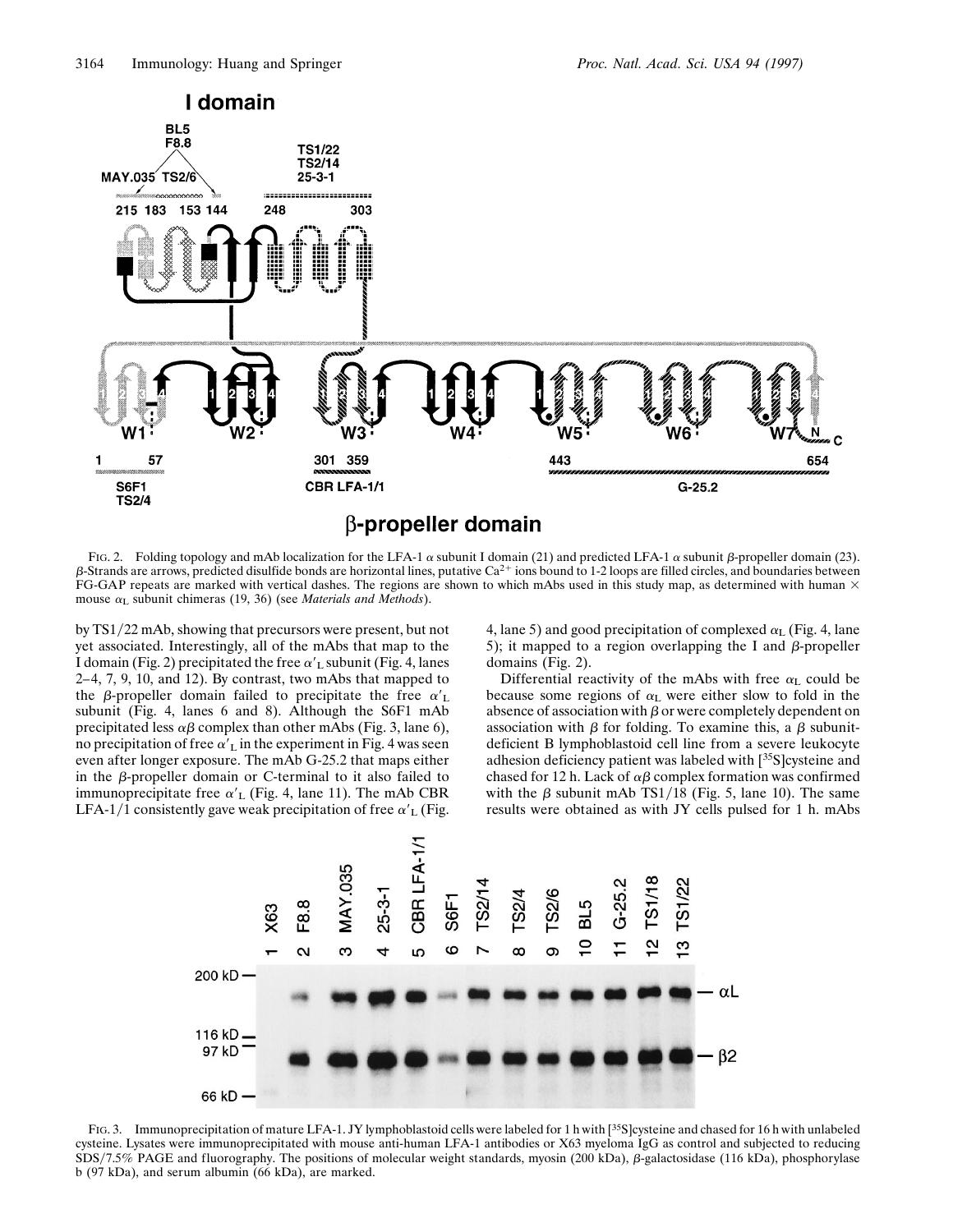

FIG. 4. Immunoprecipitation of unassociated  $\alpha'$ <sub>L</sub> and  $\beta'$ 2 subunit precursors. JY lymphoblastoid cells were pulsed with [<sup>35</sup>S]cysteine for 1 h. Cell lysates were immunoprecipitated with mouse anti-human LFA-1 mAb or X63 myeloma IgG as control, and subjected to reducing SDSy7.5% PAGE and fluorography. As a control, mature LFA-1 was precipitated with TS1/22 from lysates of JY cells that were pulsed for 1 h and chased for 16 h (lane 14).

directed to the I domain precipitated  $\alpha$ <sub>L</sub> (Fig. 5, lanes 3, 4, 6, 8, 11, 12, and 14). mAbs to the  $\beta$ -propeller domain (Fig. 5, lanes 5 and 7) and mAb G-25.2 overlapping the end of the  $\beta$ -propeller domain (Fig. 5, lane 9) failed to precipitate  $\alpha_L$ . mAb CBR LFA- $1/1$  to the overlap between the I domain and the  $\beta$ -propeller domain gave weaker precipitation (Fig. 5, lane 13) than two other mAbs in the same immunoprecipitation experiment (Fig. 5, lanes 12 and 14). Thus, antibody reactivity correlates with association of  $\alpha_L$  with  $\beta$ , and not with the length of the chase.

## **DISCUSSION**

We have used mAbs as probes for folding during biosynthesis of different regions of the LFA-1  $\alpha_L$  subunit. Six mAbs to four different regions within the primary sequence of the I domain reacted with the  $\alpha$ <sub>L</sub> subunit before its association with the  $\beta_2$ subunit, and with the  $\alpha_L/\beta_2$  complex. Because mAbs specific for regions of the primary sequence before and following the I domain did not react with the free  $\alpha_L$  subunit, the I domain folds

independently of surrounding  $\alpha$ <sub>L</sub> sequence regions that contribute to the  $\beta$ -propeller domain and independently of the  $\beta_2$ subunit. This is consistent with the finding that the I domain can be expressed as an isolated domain (11, 16, 20, 21). It also is consistent with the notion that in native integrin  $\alpha\beta$  complexes, the I domain and  $\beta$ -propeller domain might move relative to one another, for example in regulation of ligand binding (23).

The seven FG-GAP repeats of integrins have been proposed based on multiple lines of evidence to fold into a seven-bladed  $\beta$ -propeller domain (23). The I domain is predicted to be inserted into the connecting loop between W2 and W3, on the rim of the upper surface of the  $\beta$ -propeller (Fig. 2). Two mAbs that map to a region of the  $\beta$ -propeller domain primary sequence N terminal to the I domain failed to react with the  $\alpha$ <sub>L</sub> subunit before its association with the  $\beta_2$  subunit, but reacted with the  $\alpha_L/\beta_2$ complex. The same result was obtained with G-25.2 mAb that localizes to a region C terminal of the I domain. Of the 212 aa residues to which this mAb maps, 159 are located in the  $\beta$ -propeller domain. The same three mAbs also failed to react with  $\alpha_{\text{L}}$ in  $\beta_2$  subunit-deficient patient cell lines after a 12-h chase,



FIG. 5. Immunoprecipitation of unassociated  $\alpha'$ <sub>L</sub> precursor from a leukocyte adhesion deficiency patient cell line. A B lymphoblastoid cell line established from a deficient patient was pulsed for 1 h with [35S]cysteine and chased for 12 h with unlabeled cysteine. Cell lysates were immunoprecipitated with LFA-1 mAb or X63 myeloma IgG as control and subjected to reducing SDSy7.5% PAGE. Lanes 1–11 and 12–14 are from two separate immunoprecipitation experiments. As a control, lysates from pulse-labeled and chased JY cells were used in lane 1.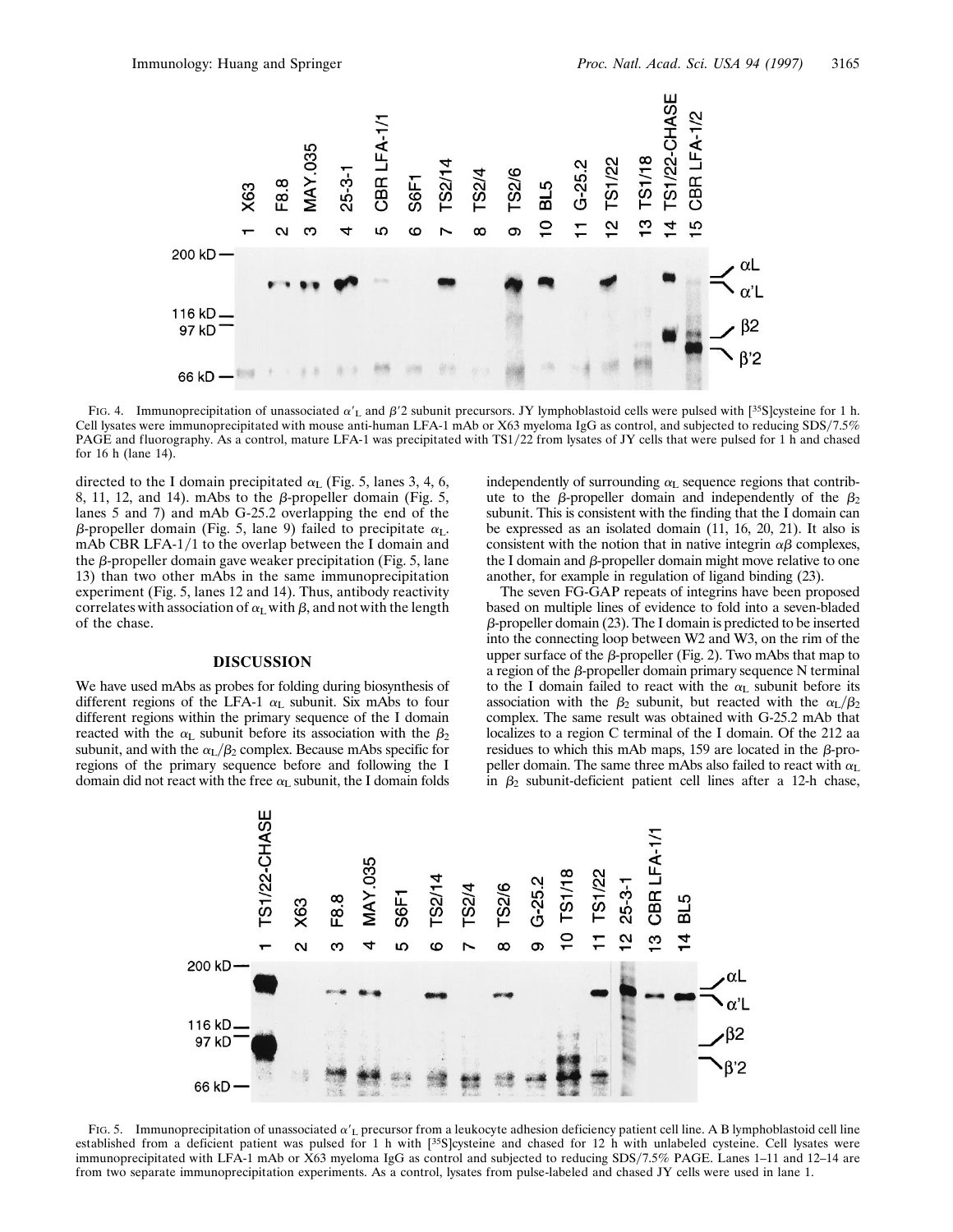confirming dependence on association with  $\beta$ , and suggesting that even if an extended time period for folding is allowed, it does not occur in the absence of  $\beta$ . Thus at least one, and possibly two, different regions of the  $\beta$ -propeller domain require  $\beta$  subunit association for proper folding. Similar to these results, the G protein  $\beta$  subunit  $\beta$ -propeller does not fold in absence of association with the G protein  $\gamma$  subunit (43).

The mAb CBR LFA-1/1 recognizes regions of overlap between neighboring domains. It maps to a region including the last amino acid of the C-terminal I domain  $\alpha$ -helix (21), a linker region between the I domain and the predicted beginning of  $\beta$ -propeller  $\beta$ -sheet W3, and the first 3/4 of W3. The only differences between the human and mouse sequences, respectively, in this region are 304 KK/RR at the end of the C-terminal  $\alpha$ -helix, 313 SK/NR in the linker, and 356 KA/RE in the predicted loop between strands  $3$  and  $4$  in W3 of the  $\beta$ -propeller. The mAb CBR LFA- $1/1$  consistently reacted less well with the free  $\alpha$ <sub>L</sub> subunit than mAbs to the I domain; it will be of interest to localize its epitope more precisely to determine whether its intermediate reactivity with  $\alpha_L$  reflects recognition of a boundary region between the I and  $\beta$ -propeller domains.

From this and other papers, a picture is beginning to emerge of how specific domains in integrin  $\alpha$  and  $\beta$  subunits may associate. In another study, we have found that folding of the conserved domain of the integrin  $\beta_2$  subunit is dependent on association with the  $\alpha$ <sub>L</sub> subunit (44). However, folding of the region N terminal to the conserved domain and two subregions that are C terminal to the conserved domain is not dependent on  $\alpha$ <sub>L</sub> association. Thus far, we have not identified mAbs that map completely within the region C terminal to the  $\beta$ -propeller domain in  $\alpha_L$ , and do not know whether this region is folded in the absence of  $\beta$ . However, it has been shown for the  $\alpha_{\text{IIb}}/\beta_3$ integrin that a  $M_r$  55,000 fragment of  $\alpha_{\text{IIb}}$ , corresponding to approximately the N-terminal 490 residues, together with a fragment corresponding to most of the extracellular domain of  $\beta$ 3, retains native conformation and ligand binding activity (45). The  $\beta$ -propeller domain of  $\alpha_{\text{IIb}}$  is predicted to be 452-aa residues (23) and to account for most of the  $M_r$  55,000 fragment. Together, these data suggest that the  $\alpha$  subunit  $\beta$ -propeller domain may associate with the  $\beta$ -subunit conserved domain and account for the mutual dependence of these regions for  $\alpha\beta$  association for folding. It is interesting that at least for several integrins, divalent cations stabilize  $\alpha\beta$ association. Removal of Ca<sup>2+</sup> results in dissociation of  $\alpha$  and  $\beta$  in detergent-solubilized  $\alpha_{\text{IIb}}/\beta_3$  (25) and makes  $\alpha$  and  $\beta$ susceptible to dissociation by high pH in  $\alpha_L/\beta_2$  (28). The  $Ca<sup>2+</sup>$ -binding motifs in integrin  $\alpha$  subunits are predicted to be close to one another on the lower surface of the  $\beta$ -propellers, and therefore this lower surface may associate with the  $\beta$ subunit conserved domain. Chelation of  $Ca^{2+}$  can also result in activation of integrins, suggesting that this interface may also be important in integrin regulation (26, 27).

Our results provide a rough outline of how domains within integrins may associate. Although the I domain is inserted within the  $\beta$ -propeller domain, these domains are conformationally independent. The conformation of the  $\beta$ -propeller domain is dependent on association with the  $\beta$  subunit, and since the conformation of the conserved domain within the  $\beta$  subunit is dependent on association with the  $\alpha$  subunit, the  $\beta$ -propeller and conserved domains may associate. This work further advances understanding of the structure and function of integrins, and of identification of subregions that may lend themselves to definitive three-dimensional structural characterization.

This work was supported by National Institutes of Health Grant CA31798.

- 1. Springer, T. A. (1994) *Cell* **76,** 301–314.
- 2. Ku¨rzinger, K. & Springer, T. A. (1982) *J. Biol. Chem.* **257,** 12412–12418.
- 3. Dustin, M. L. & Springer, T. A. (1989) *Nature (London)* **341,** 619–624.
- 4. Diamond, M. S. & Springer, T. A. (1994) *Curr. Biol.* **4,** 506–517.
- 5. Ginsberg, M. H. (1995) *Biochem. Soc. Trans.* **23,** 439–446.
- 6. Loftus, J. C., Smith, J. W. & Ginsberg, M. H. (1994) *J. Biol. Chem.* **269,** 25235–25238.
- 7. Corbi, A. L., Miller, L. J., O'Connor, K., Larson, R. S. & Springer, T. A. (1987) *EMBO J.* **6,** 4023–4028.
- 8. Larson, R. S., Corbi, A. L., Berman, L. & Springer, T. A. (1989) *J. Cell Biol.* **108,** 703–712.
- 9. Tuckwell, D. S., Brass, A. & Humphries, M. J. (1992) *Biochem. J.* **285,** 325–331.
- 10. Diamond, M. S., Garcia-Aguilar, J., Bickford, J. K., Corbi, A. L. & Springer, T. A. (1993) *J. Cell Biol.* **120,** 1031–1043.
- 11. Michishita, M., Videm, V. & Arnaout, M. A. (1993) *Cell* **72,** 857–867.
- 12. Muchowski, P. J., Zhang, L., Chang, E. R., Soule, H. R., Plow, E. F. & Moyle, M. (1994) *J. Biol. Chem.* **269,** 26419–26423.
- 13. Rieu, P., Ueda, T., Haruta, I., Sharma, C. P. & Arnaout, M. A. (1994) *J. Cell Biol.* **127,** 2081–2091.
- 14. Zhou, L., Lee, D. H. S., Plescia, J., Lau, C. Y. & Altieri, D. C. (1994) *J. Biol. Chem.* **269,** 17075–17079.
- 15. Champe, M., McIntyre, B. W. & Berman, P. W. (1995) *J. Biol. Chem.* **270,** 1388–1394.
- 16. Landis, R. C., Bennett, R. I. & Hogg, N. (1993) *J. Cell Biol.* **120,** 1519–1527.
- 17. Kern, A., Briesewitz, R., Bank, I. & Marcantonio, E. E. (1994) *J. Biol. Chem.* **269,** 22811–22816.
- 18. Kamata, T. & Takada, Y. (1994) *J. Biol. Chem.* **269,** 26006– 26010.
- 19. Huang, C. & Springer, T. A. (1995) *J. Biol. Chem.* **270,** 19008– 19016.
- 20. Lee, J.-O., Rieu, P., Arnaout, M. A. & Liddington, R. (1995) *Cell* **80,** 631–638.
- 21. Qu, A. & Leahy, D. J. (1995) *Proc. Natl. Acad. Sci. USA* **92,** 10277–10281.
- 22. Staunton, D. E., Dustin, M. L., Erickson, H. P. & Springer, T. A. (1990) *Cell* **61,** 243–254.
- 23. Springer, T. A. (1996) *Proc. Natl. Acad. Sci. USA* **94,** 65–72.
- 24. Murzin, A. G. (1992) *Proteins* **14,** 191–201.
- 25. Jennings, L. K. & Phillips, D. R. (1982) *J. Biol. Chem.* **257,** 10458–10466.
- 26. Ginsberg, M. H., Lightsey, A., Kunicki, T. J., Kaufmann, A., Marguerie, G. & Plow, E. F. (1986) *J. Clin. Invest.* **78,** 1103–1111.
- 27. Dransfield, I., Cabañas, C., Craig, A. & Hogg, N. (1992) *J. Cell Biol.* **116,** 219–226.
- 28. Dustin, M. L., Carpen, O. & Springer, T. A. (1992) *J. Immunol.* **148,** 2654–2663.
- 29. Edwards, Y. J. K. & Perkins, S. J. (1995) *FEBS Lett.* **358,** 283–286.
- 30. Lee, J.-O., Bankston, L. A., Arnaout, M. A. & Liddington, R. C. (1995) *Structure (London)* **3,** 1333–1340.
- 31. Ho, M.-K. & Springer, T. A. (1983) *J. Biol. Chem.* **258,** 2766– 2769.
- 32. Sanchez-Madrid, F., Nagy, J., Robbins, E., Simon, P. & Springer, T. A. (1983) *J. Exp. Med.* **158,** 1785–1803.
- 33. Sastre, L., Kishimoto, T. K., Gee, C., Roberts, T. & Springer, T. A. (1986) *J. Immunol.* **137,** 1060–1065.
- 34. Springer, T. A., Thompson, W. S., Miller, L. J., Schmalstieg, F. C. & Anderson, D. C. (1984) *J. Exp. Med.* **160,** 1901–1918.
- 35. Kishimoto, T. K., Hollander, N., Roberts, T. M., Anderson, D. C. & Springer, T. A. (1987) *Cell* **50,** 193–202.
- 36. Huang, C. & Springer, T. A. (1995) in *Leucocyte Typing V: White Cell Differentiation Antigens*, eds. Schlossman, S. F., Boumsell, L., Gilks, W., Harlan, J., Kishimoto, T., Morimoto, T., Ritz, J., Shaw, S., Silverstein, R., Springer, T., Tedder, T. & Todd, R. (Oxford Univ. Press, New York), pp. 1595–1597.
- 37. Sanchez-Madrid, F., Krensky, A. M., Ware, C. F., Robbins, E., Strominger, J. L., Burakoff, S. J. & Springer, T. A. (1982) *Proc. Natl. Acad. Sci. USA* **79,** 7489–7493.
- 38. Morimoto, C., Rudd, C. E., Letvin, N. L. & Schlossman, S. F. (1987) *Nature (London)* **330,** 479–482.
- 39. Ohashi, Y., Tsuchiya, S., Fujie, H., Minegishi, M. & Konno, T. (1992) *Tohoku J. Exp. Med.* **167,** 297–299.
- 40. Fischer, A., Blanche, S., Veber, F., Delaage, M., Mawas, C., Griscelli, C., Le Deist, F., Lopez, M., Olive, D. & Janossy, G. (1986) *Lancet* **ii,** 1058–1061.